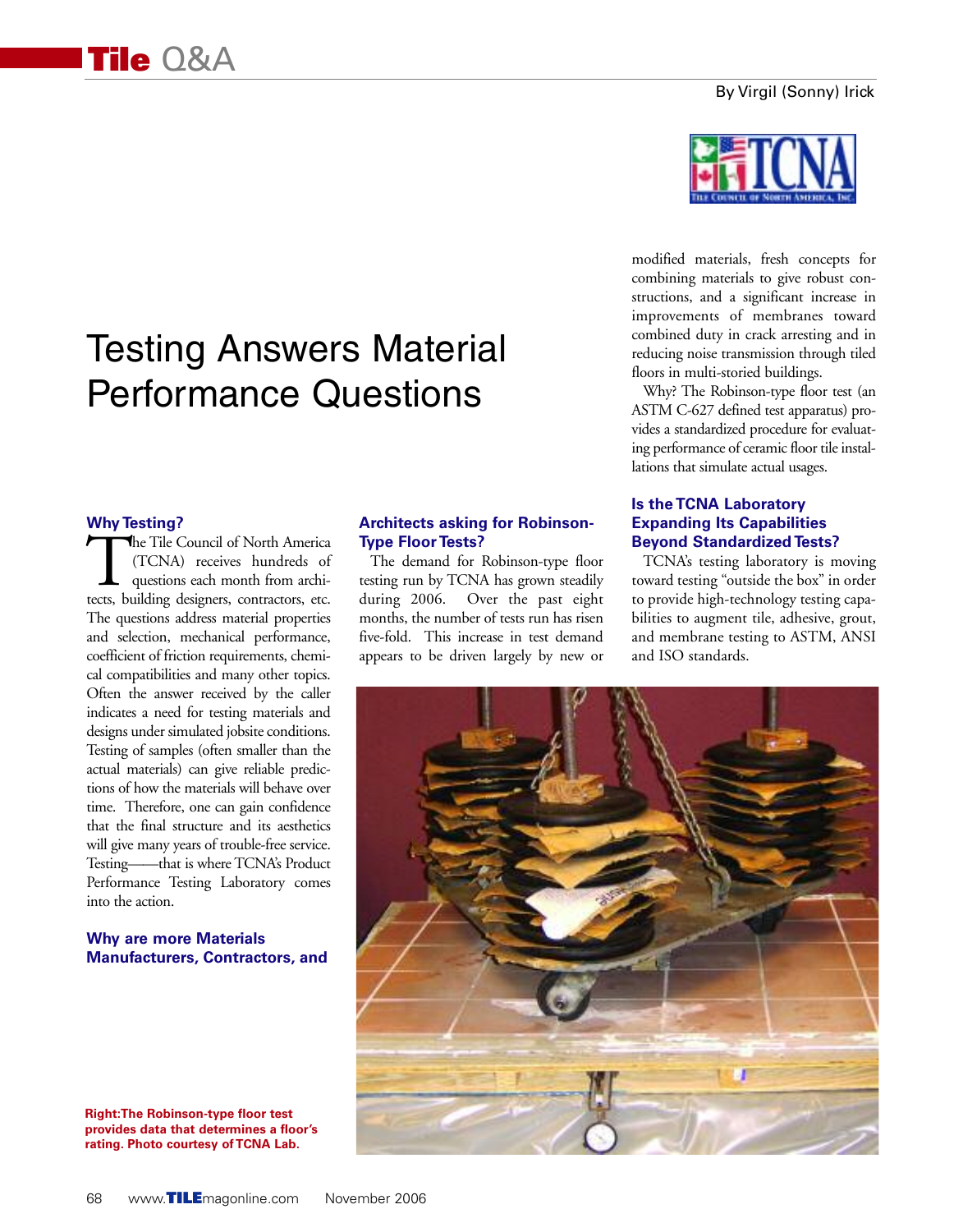

**Top: Photograph of ceramic fiber reinforced lightweight refractory ceramic firing setter. Photograph taken by the National Brick Research Center.**

**Above: Photograph of ceramic tile raw material at 10,000 X magnification. Photograph taken by the National Brick Research Center.**

TCNA's location in the Clemson University Research Park near Anderson, SC provides ample opportunities for collaboration among technical personnel of TCNA, the National Brick Research Center (NBRC) and Clemson University.

Such collaboration adds significant testing capabilities for TCNA's consumers. Clemson University's impressive array of electron microscopes combined with NBRC's facilities for X-ray diffraction, Xray fluorescence and mass spectrographic gas analysis expands TCNA's testing capabilities. An immensely valuable scientific support community composed of Clemson University's staff members is available to provide guidance and to active-

### ly participate in testing programs.

Examples of recent applications of such equipment include:

- Analysis of ceramic raw material morphology and distribution of chemical constituents (see photo above)
- Examination of crazed glass, crazed ceramic tiles and natural stone at high magnifications
- Chemical constituents resulting from deterioration of tile installation materials by swimming pool chemicals
- Microstructures of lightweight ceramic refractory firing plates after repeated cycling (see photo above)
- Examination of glazed ceramic tile surface characteristics that possibly determine slipperiness of tiles



### **Purchase a Felker HA** 75 portable tile saw **zand receive \$100 back by mail.**

*Hhe TM-75 incorporates features of a professional saw with he benefit of lightweight portability to complement every tile contractor's* equipment line.

- Cutting capacity with 8" blade: 14" horizontal length, 10" diagonal length and 1-5/8" thick material.
- Cast aluminum motor housing and blade guard.
- Patented, self-cleaning cutting table roller guides.
- Reliable, 3/4 horsepower direct drive, sealed induction motor - 75% quieter than right angle drive motors.



#### **Circle 27 on Information Card**